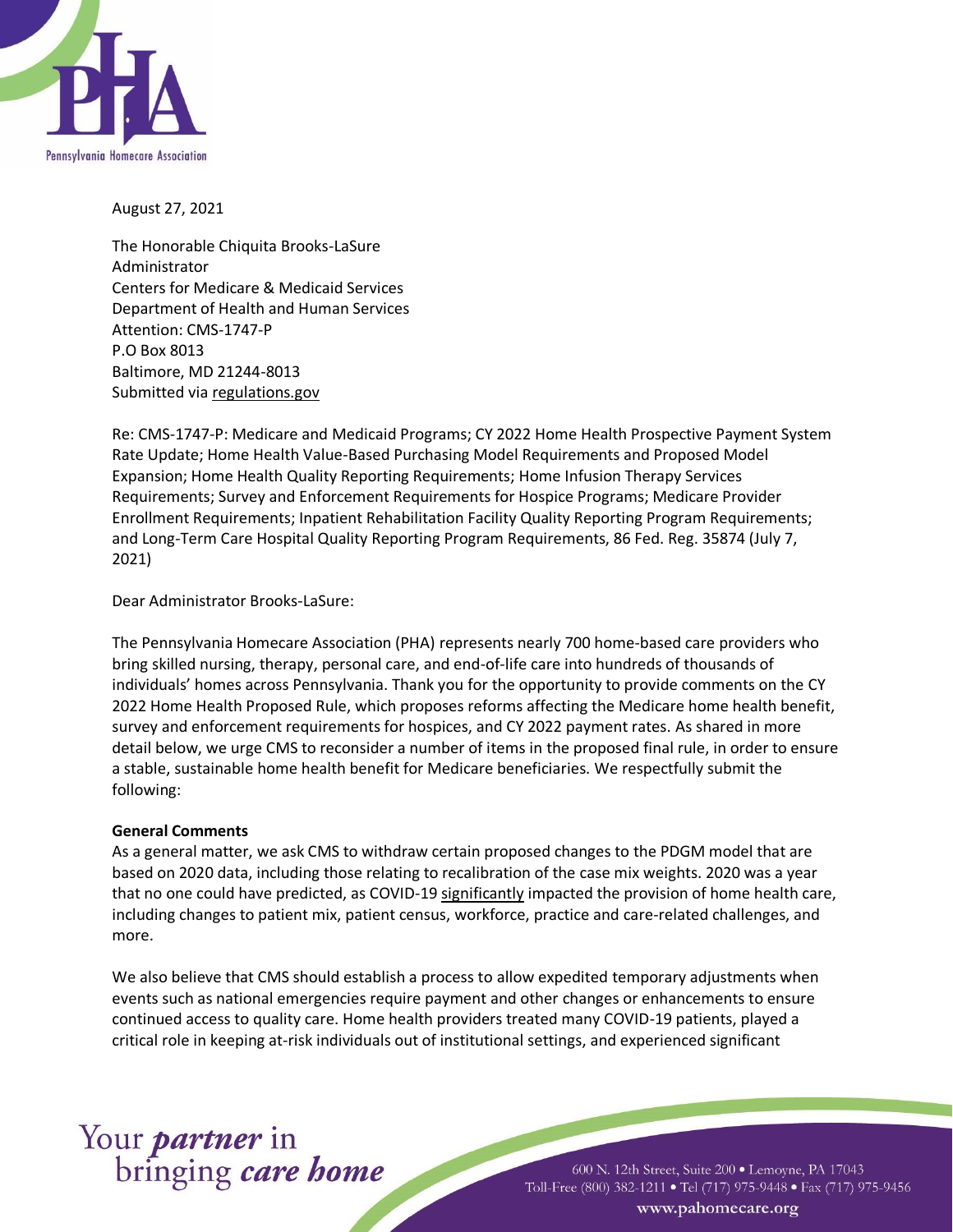increases in costs and expenses related to the pandemic, however reimbursement rates did not change. CMS should develop a process to make mid-year adjustments, when necessary.

## **Home Health Payment Rates**

As a general matter, we are also concerned that annual increases to home health payments have not kept up with increases in labor costs and other resources necessary to deliver quality care. Recent market basket and annual update factors do not align with provider labor and other costs associated with delivering home health care services in today's environment. CMS should consider increased labor, PPE, infection control and other costs when finalizing CY 2022 rates, and we urge consideration of an add-on payment to cover pandemic-related costs.

CMS also outlines several payment proposals in the proposed rule that we ask it to modify, as they will result in unwarranted payment reductions. For the reasons set forth below, we ask CMS to:

- Eliminate the 4.36% behavior adjustment in the CY 2022 rates;
- Revise its methodology to evaluate budget neutrality and convene a TEP; and
- Withdraw the case-mix recalibration proposals, as they do not reasonably reflect care delivery expected for 2022.

# 4.36% Behavioral Adjustment in CY 2022 Rates

In establishing payments under the PDGM payment model, CMS made behavioral assumptions, including: 1) an anticipated inflation in the primary diagnosis measure that did not occur; 2) an anticipated reduction in LUPA, which actually increased; and 3) expectations regarding comorbidities, which scored slightly higher than anticipated. Because these assumed behavior changes did not occur, we urge CMS to eliminate the 4.36% rate reduction.

In fact, a study done by Dobson Davanzo & Associates<sup>1</sup> found that actual case payments for CY 2020 are 1.4% below what CMS projected, and as a result, payments made in CY 2020 were approximately 5.76% below the non-behaviorally adjusted payment rates.

# Methodology to achieve budget neutrality

PHA appreciates the detail provided by CMS on its proposed methodology to achieve budget neutrality. At a minimum, we believe that the methodology must evaluate the accuracy of the behavior change assumptions and calculations that CMS relied on in its CY 2020 rulemaking, which CMS has not done. Any evaluation of PDGM's impact on Medicare spending must also include a PDGM 'neutral assessment' of what would have been spent under HHPPS-HHRG. CMS's estimates on home health payments that would have been made in the absence of the change to a 30-day unit of service and new case-mix system are flawed, given the significant differences in payment incentives that dramatically altered CY 2020 home health utilization.

We recommend that CMS convene a Technical Expert Panel (TEP) to develop and design a consensusbased methodology to evaluate PDGM budget neutrality. The need for accurate assessment methodology is critical to the future of the industry, given CMS's projection that HHAs have been overpaid by 6% in 2020, under the proposed assessment methodology.

 $1$  This analysis has been submitted by the Partnership for Quality Home Healthcare.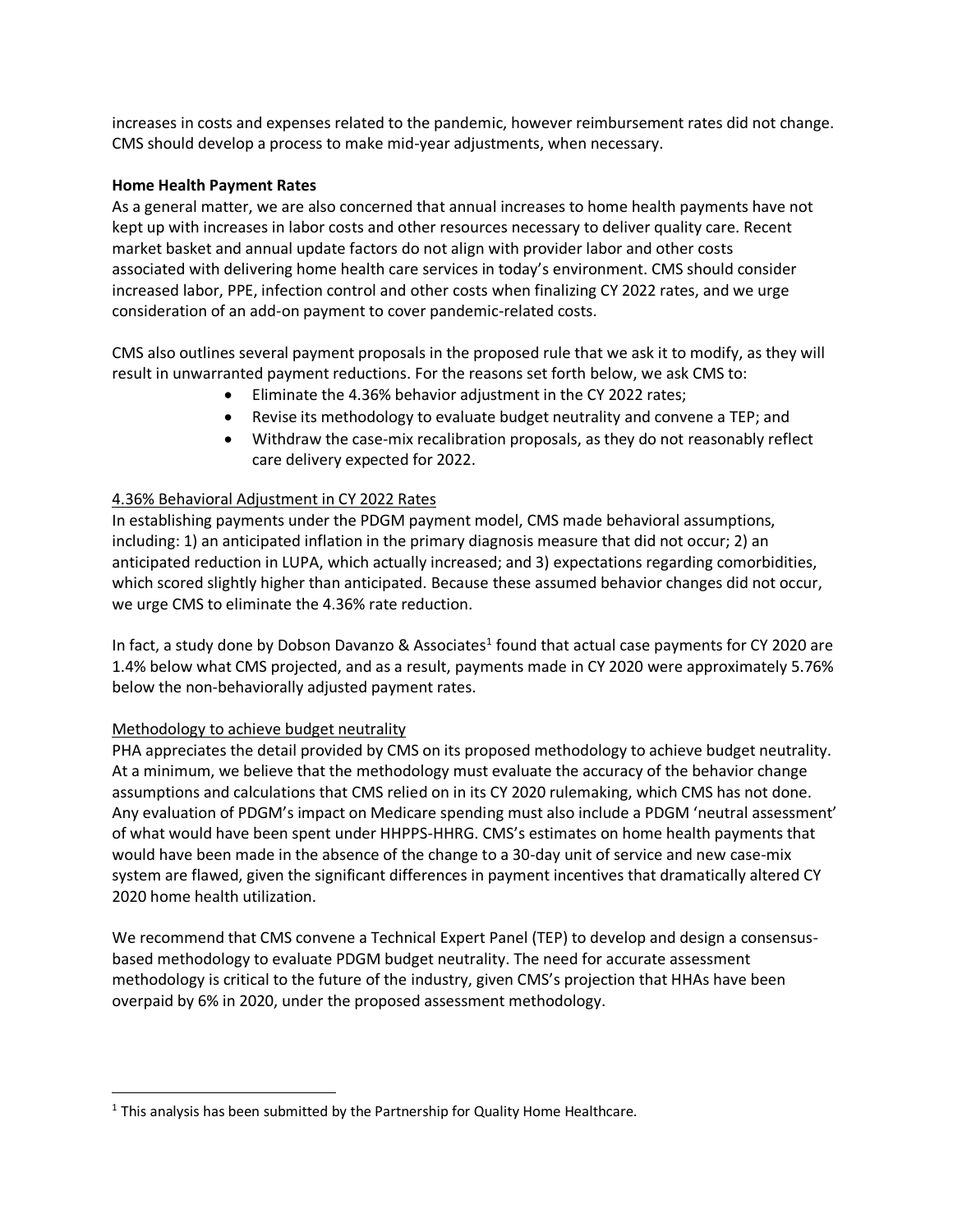# **Recalibration of Case-Mix Weights**

CMS proposes to recalibrate all 432 PDGM case mix weights for 2022. PHA understands and agrees that it is important that the case-mix weights reflect trends in utilization and resources. However, 2020 was an unprecedented year in the provision of home health services, and the COVID-19 Public Health Emergency (PHE) had a significant impact on usage and delivery of home health services. For example, elective surgeries were postponed in the early part of the PHE, dramatically lowering usage of home health services. Many services that were still being provided were delivered via telehealth, which did not count toward utilization numbers for payment. Finally, many patients were refusing services due to fears related to COVID-19.

PHA urges CMS to withdraw the case-mix recalibration using CY 2020 data, as they do not reasonably reflect care delivery expected for 2022 and are based on highly atypical circumstances.

# **Ceiling on negative changes in wage index values**

CMS should extend the 5% ceiling on negative changes in wage index values to all provider types, including home health agencies, as it has done for inpatient hospitals. If it doesn't do so, it will advantage certain providers and provider types over others, create an unfair playing field relating to staff recruitment/retention and jeopardize access to home health services in some areas.

# **Home Health Value-Based Purchasing Model (HHVBP)**

PHA supports a modified expansion of HHVBP. We recommend:

- Extension of the start date to avoid relying on an outdated benchmark year and allow HHAs sufficient time to implement operational changes that would support success;
- Reconsideration of the nationwide, volume-based cohorts;
- Reduction of the level of payment at risk to 3%, consistent with the start of the original demonstration; and
- Inclusion of a "shared savings" component to enhance incentives and lead to more Medicare savings.

PHA recommends that CMS delay the implantation of HHVBP until a time when a more typical benchmark year can be established and to allow providers sufficient time to implement necessary and appropriate operational changes.

The CY 2022 proposed rule suggests moving from a state-based cohort for setting benchmark and achievement standards to a nationwide volume-based cohort. Cohorts based on volume alone, without taking into consideration the significant regional differences in healthcare practice and utilization, presents a number of issues, including that it has the potential to deprive some regions of funding for critical home health services. Given regional differences in social determinants of health, as well as differences in state investments in community health, we believe that further analysis is necessary to avoid unintended consequences to equitable access to care.

We also recommend reducing the level of payment at risk to 3%, consistent with the start of the original demonstration, and including a "shared savings" component to enhance incentives and lead to more savings to Medicare.

Finally, we urge CMS to ensure that performance reporting is done in a timely manner, to support HHAs as they work to improve their performance.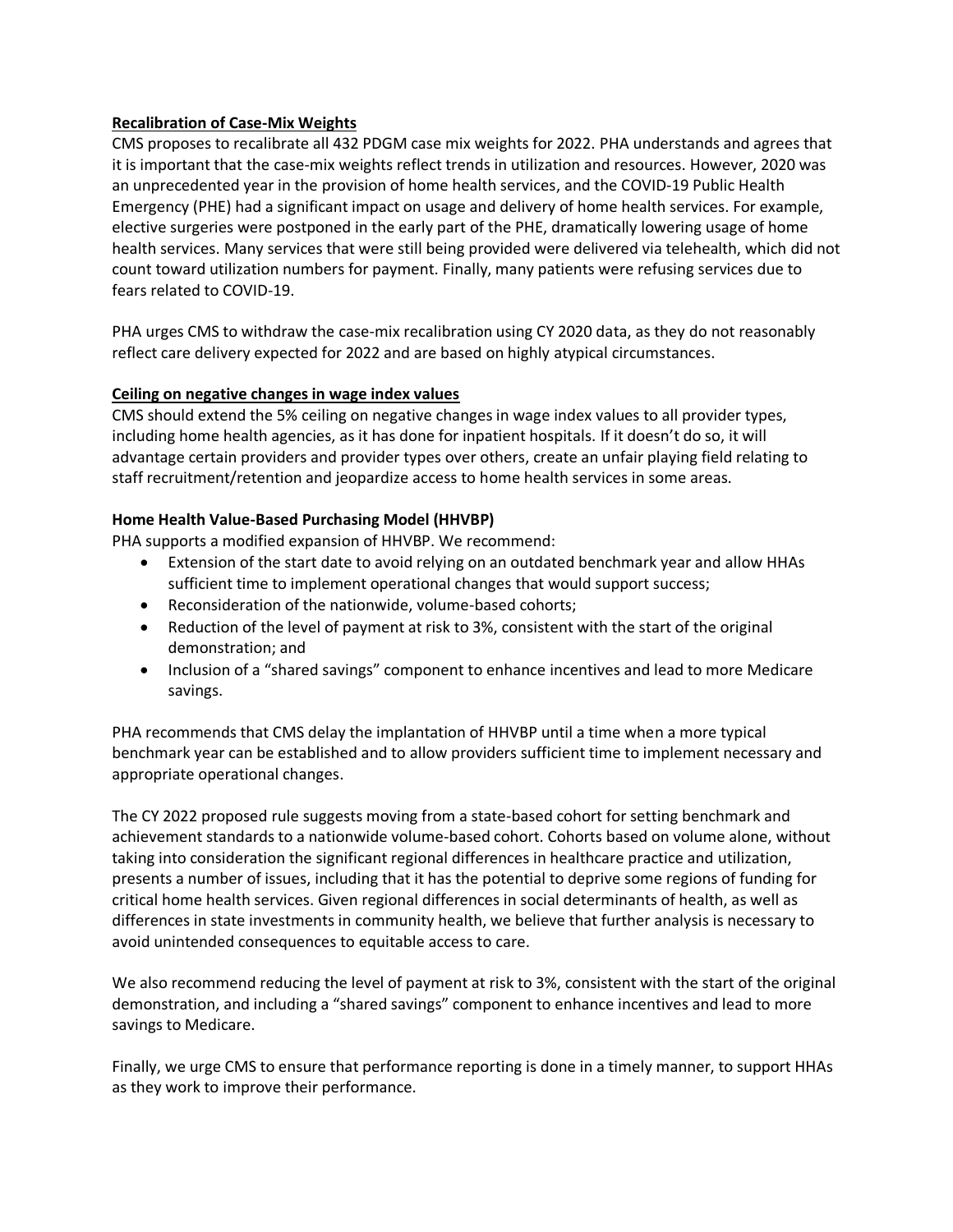#### **Home Health HHVBP Quality Measures**

PHA supports aligning the measures in the HHVBP program with measures reported in the HH QRP, however, CMS should allow time for HHAs to become familiar with the Home Health Within Stay Potentially Preventable Hospitalization measure before including it in the HHVBP program. We also ask CMS to exclude Observation Stays from this measure, for the reasons discussed in the proposed rule.

Changes to OASIS-E, new measurements, and related modifications to the risk adjustment model could potentially impact HHA performance in a manner that may not reflect a change in quality of care, but a change in statistical evaluation. We ask that CMS carefully evaluate these changes before applying them to HH VBP measurements.

## **Home Health Quality Reporting Program (HH QRP)**

PHA supports the alignment of quality measures programs across home health quality measurement programs. Although we generally support the inclusion of standardized patient assessment data elements (SPADEs) categories, we are concerned about extensive reporting obligations relating to OASIS-E and ask CMS to consider the overall burden on providers relating to reporting.

#### **Home Health Conditions of Participation (CoPs)**

CMS proposes to give home health care providers limited flexibility to use remote technology for purposes of aide supervision. During the PHE, Providers found that when appropriate, remote visits worked well, met patients' needs, and created efficiencies in both staffing and patient care. We urge CMS to allow additional flexibility for agencies with respect to these visits and to allow expanded use of these interactive, two-way, audio-visual communications for purposes of aide supervision.

In 484.80(h)(3), CMS proposes to add "and all related skills" to training requirements. We ask for additional clarification on this phrase, so that providers and surveyors can interpret the requirement as consistently as possible.

## **Requests for Information and Equity**

PHA supports the use of data and analytics for use in determining patient needs to ensure that health equity is aligned across all CMS programs. This can be used to highlight and identify barriers in accessing quality care.

#### **Hospice Provisions**

#### General Provisions

CMS proposes to require Accrediting Organizations (AOs) to submit a hospice's statement of deficiencies from health and safety surveys on Form CMS-2567 or a successor form in a manner specified by CMS, effective October 1, 2021. CMS has also indicated that in the future, major system changes will be necessary to migrate the CMS-2567 reporting system. We urge CMS to involve stakeholders in this process and allow for sufficient time for the transition.

#### Posting Surveys/Need for TEP

While PHA supports increased transparency relating to hospice surveys and reports, it is important that information be shared in a user-friendly, useful and informative way. Survey reports themselves are complex, voluminous and could be confusing. CMS suggests that some type of standard framework identifying key survey findings may be appropriate, and we support the establishment of a technical expert panel (TEP), including a wide variety of stakeholders, to ensure that this process is implemented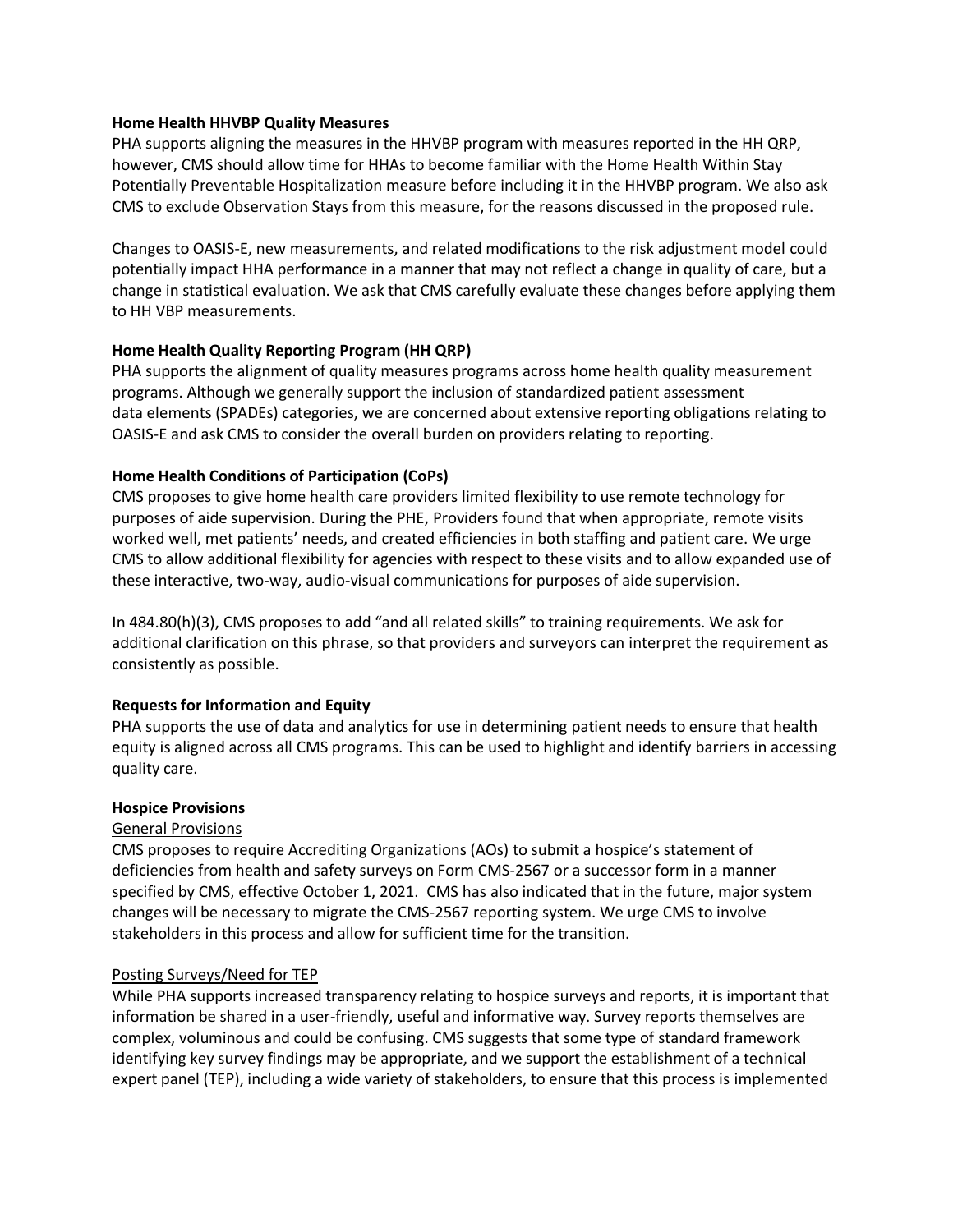appropriately, in a way that identifies and emphasizes key quality indicators and the most effective way to share this information with the public.

Our expectation is that hospice survey findings will be linked from Care Compare, similar to nursing home surveys. We support posting survey summary information, along with a link to survey reports in a single, easily accessible location. Any posting indicating that provider has been cited must also note that the provider has corrected any deficiencies, is in full compliance with the CoPs, and the date of full compliance, as applicable. If a hospice is deemed by an AO, the notice should make clear that once compliance was achieved, the hospice was again accredited by the AO. Postings and any updates or corrections must be timely.

## Hospice Surveys and Hotline

PHA supports the 36-month required minimum of frequency for hospice surveys and the establishment of a uniform requirement for toll-free hotlines.

# Surveyor Education

PHA supports a minimum continuing education requirement for surveyors and the sharing of surveyors' performance on training/testing modules with survey entities. We further recommend that CMS communicate informal guidance relating to CoP interpretation of the survey process to SAs, AOs, hospice providers, and other stakeholders in a coordinated, consistent way.

# Conflict of Interest

PHA supports the implementation of the conflict-of-interest provisions of CAA 2021 to support fairness in surveys and recommends that CMS develop materials for use in identifying potential conflicts of interest.

The CAA 2021 also requires the use of multidisciplinary teams in the use of surveys conducted by more than one surveyor. PHA recommends that CMS require all hospice surveyors to have experience in hospice care. Specialty surveyors should be used when appropriate.

# Consistency in Survey Results

Consistency in survey findings is critically important, including that survey consistency reviews must include not only "disparity rates," but also a review of specific citations imposed, to ensure that they are appropriate. Validation surveys should be conducted, whenever possible, at the same time as other surveys. Finally, we recommend the development of protocols for deficiency citations for hospice surveyors.

## Special Focus Program

PHA supports additional, targeted oversight for hospices not delivering quality care and putting patients at risk. We believe that the TEP recommended above would play a critical role in the further development and implementation of this program.

# Penalties and Enforcement

We ask CMS to include a dispute resolution process in the reforms, given the significant consequences for non-compliance. We also urge CMS to carefully consider any payment suspensions, limiting them to new admissions only, and to consider the potential impact on access to care when imposing penalties or other remedies.